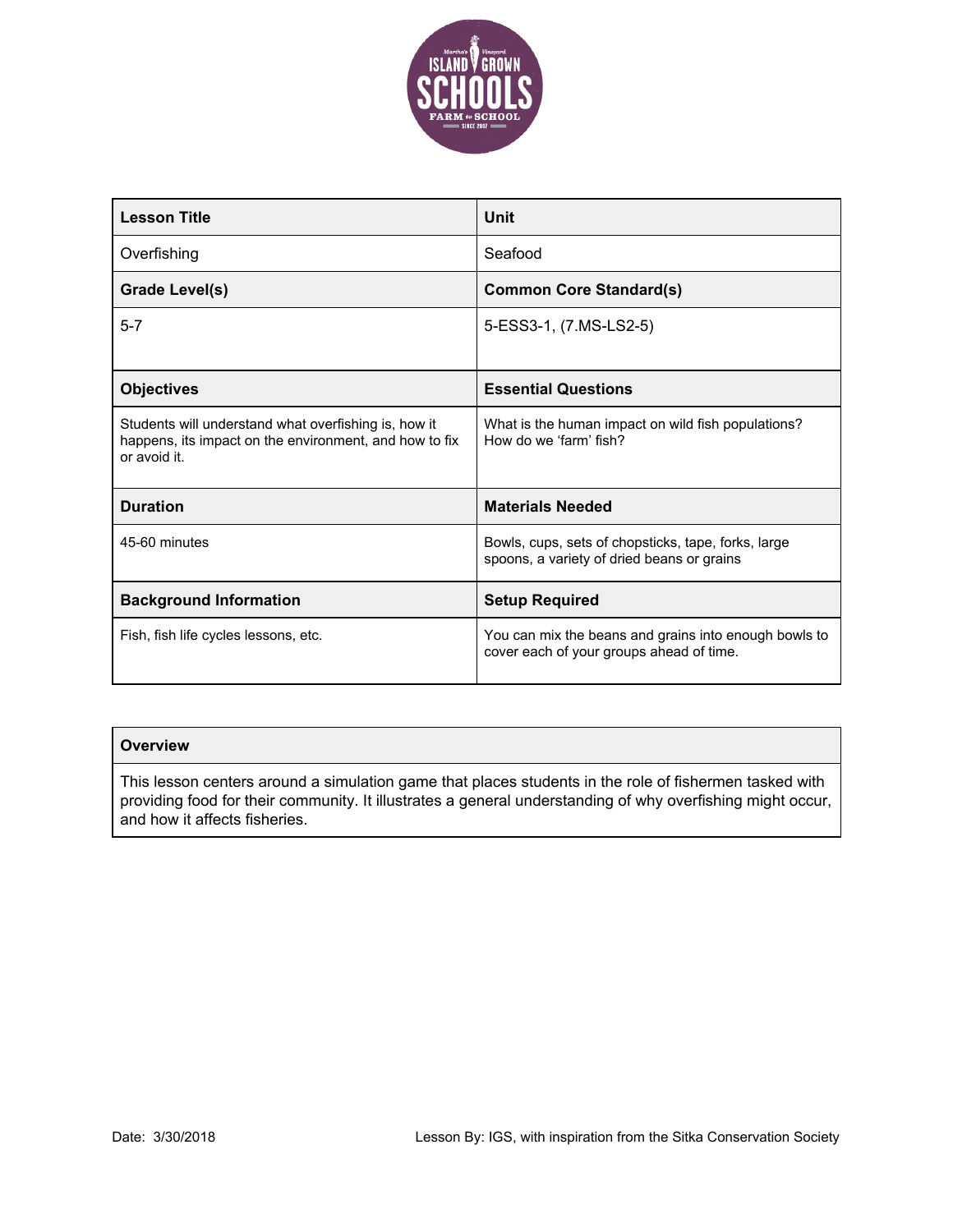

# **Procedure**

### **Intro (5 minutes)**

Begin your lesson by reviewing past lessons about fish. Think back to the life cycle game you played in the previous class. We agreed that fish lay a LOT of eggs, but will all of those eggs hatch and grow into adult fish?

Show your class a picture of an Atlantic Cod. An adult female cod can lay 220,000 eggs a year per pound of bodyweight! That means a large cod could potentially lay millions of eggs. Do you think all of those cod eggs become fish? Why or why not?

Even before Columbus or the vikings 'discovered' North America, Basque fishermen would come to the coast of what is now the United States to catch cod. Stories from that time say that fishermen could drop shallow bowls into the water, and when they'd pull them back out they would be full of fish. Sailors used to say that you could walk on them, since so many were found in the sea.

Is that still true today?

### **Overfishing Activity (20-30 Minutes)**

Explain that your students are now going to run a simulation to show how fishing affects populations of fish in the ocean. Divide your group into partners, or small groups if you're working with a large class. One person will be designated as the fisherman for each round, and one person will be in charge of tracking the amount of fish caught. Distribute a bowl (the **fishing grounds**) full of beans (**the fish** - you can use different dried beans/lentils/grains to represent different fish if you'd like) to each group, along with a small cup (**the boat**). For each round, you will distribute a new tool that the fisherman must use to catch the fish.

### **Round 1**

For round one, distribute a pair of chopsticks to each group. Explain that for this round, the fisherman is representing a small village of people that rely on a few spear-fisherman to provide for their community. In this round, fisherman can catch as many fish as they want, but they will need to catch at least 4 tuna (represented by yellow lentils, for example) to make sure everyone in their community is fed. They have 1 minute to catch the fish and put them in their boat. The other members of the team are in charge of counting the number of fish caught, and recording their number once the round is over. Make sure to record the number of lentils collected by the class in round 1. You can draw a table on the board that includes the round number on top, with the types of fish along the side. Collect the chopsticks, and instruct the students to dump their catch from round one back into their fishing grounds.

### **Round 2**

Distribute a small stick (maybe one of the chopsticks from round 1) with a bit of rolled tape on the end. For round two, the fishermen are now using fishing lines to catch fish. Their community is also bigger now, so fishermen must catch at least 8 bluefish (represented by black beans) to feed their community. Start the exercise again, and make sure the students are recording the type of each fish they catch, especially how many other types besides bluefish are in their boats. Write the numbers on the board.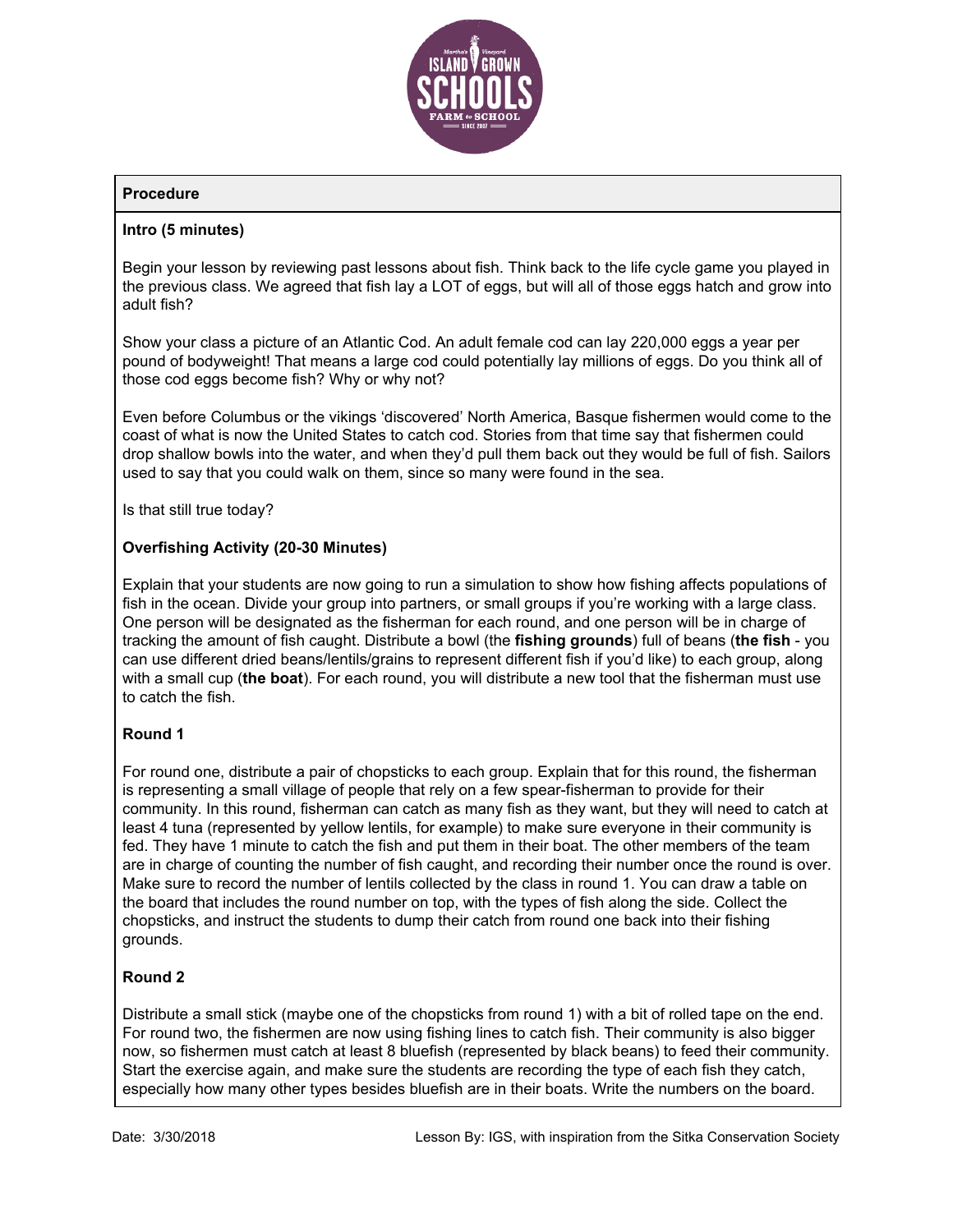

# **Round 3**

For round three, the fishermen have now started using small nets to catch fish. Distribute a small fork to each group, and tell students that they are now in charge of feeding a whole state of people with their catch. They must now catch 12 striped bass (red beans) to feed their state. Again, record all the numbers of each type of fish caught on your list.

### **Round 4**

For round four, distribute a large spoon to each group. They must now provide a special type of fish, cod, to an entire country. They must now catch at least 20 cod (grains of rice) to meet the demands of their country. Luckily, the fishermen in this round have learned to use giant nets to catch fish, so they can scoop them right out of the ocean. At the end of this round, record all the numbers as usual but instruct your students **NOT** to return the fish they caught at the end of the round back into the ocean.

### **Final Round**

Have the students change fishermen for this fifth round. Tell them that the country they live in has fallen in love with cod, and fishermen can't keep up with demand. For this round, the fishermen can catch as many cod as they want, but they must still keep count of what they catch of each type of fish.

At this point in the simulation, take a look around to see what is happening in each group's fishing ground. Many groups will have no cod left (or very few fish at all) in their bowls. Ask your students to take note of what's happening in their bowls. What has happened to their cod population? What would next season's cod harvest look like? Would there be one at all?

Ask your students to then look at the numbers you've recorded on the board while you collect materials. Ask them to observe how each method of fishing affected the number of target fish caught, and the number of other species that were accidentally caught. Did some groups feel the need to keep fishing, even though they caught enough to feed their communities? Why or why not?

Look again at the final round. Can the class agree that the final fishing method was the quickest and easiest way to catch a lot of fish?

Think back to the story of cod. By the time the late 20th century rolled around, many cod fisheries were depleted and closed off to fishing. Even though cod lay a crazy amount of eggs, the demand for the fish was so high and fishing methods became so effective that cod have almost reached a point of extinction!

So how do we solve the problem of overfishing? Make a list on the board of all the solutions your students come up with to solve issues of overfishing. Try to guide them or refine their ideas (diversify harvested species, allow fisheries to rest, moratoriums, ban certain types of fishing, etc...). For a real world example, Canada banned cod fishing off of its eastern coast in 1992. Cod are just now returning to the area some 26 years later, and it's still uncertain if the fishery will ever bounce back to what it once was.

If this lesson will be used to segway into a lesson or field trip based on aquaculture, try to bring the conversation around to containment growing, or aquaponics as a solution to raise a controlled group of